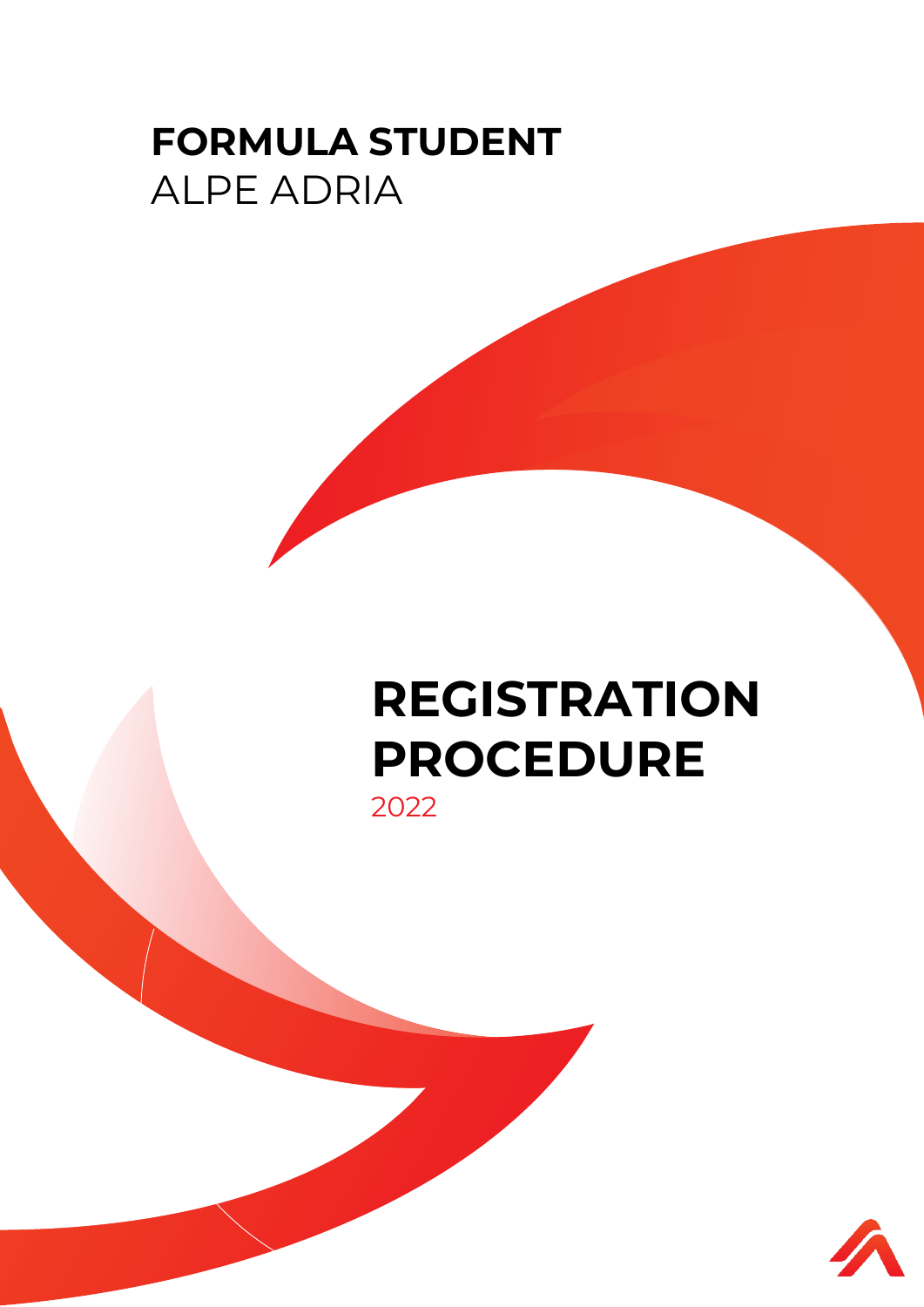

# TABLE OF **CONTENTS**



1– General



2 Abbreviations used



**3.A** General **3.B** Important dates Registration procedure **3.C** Team profile **3.D** Event registration **3.E** Payment & refund policy **3.F** Other documents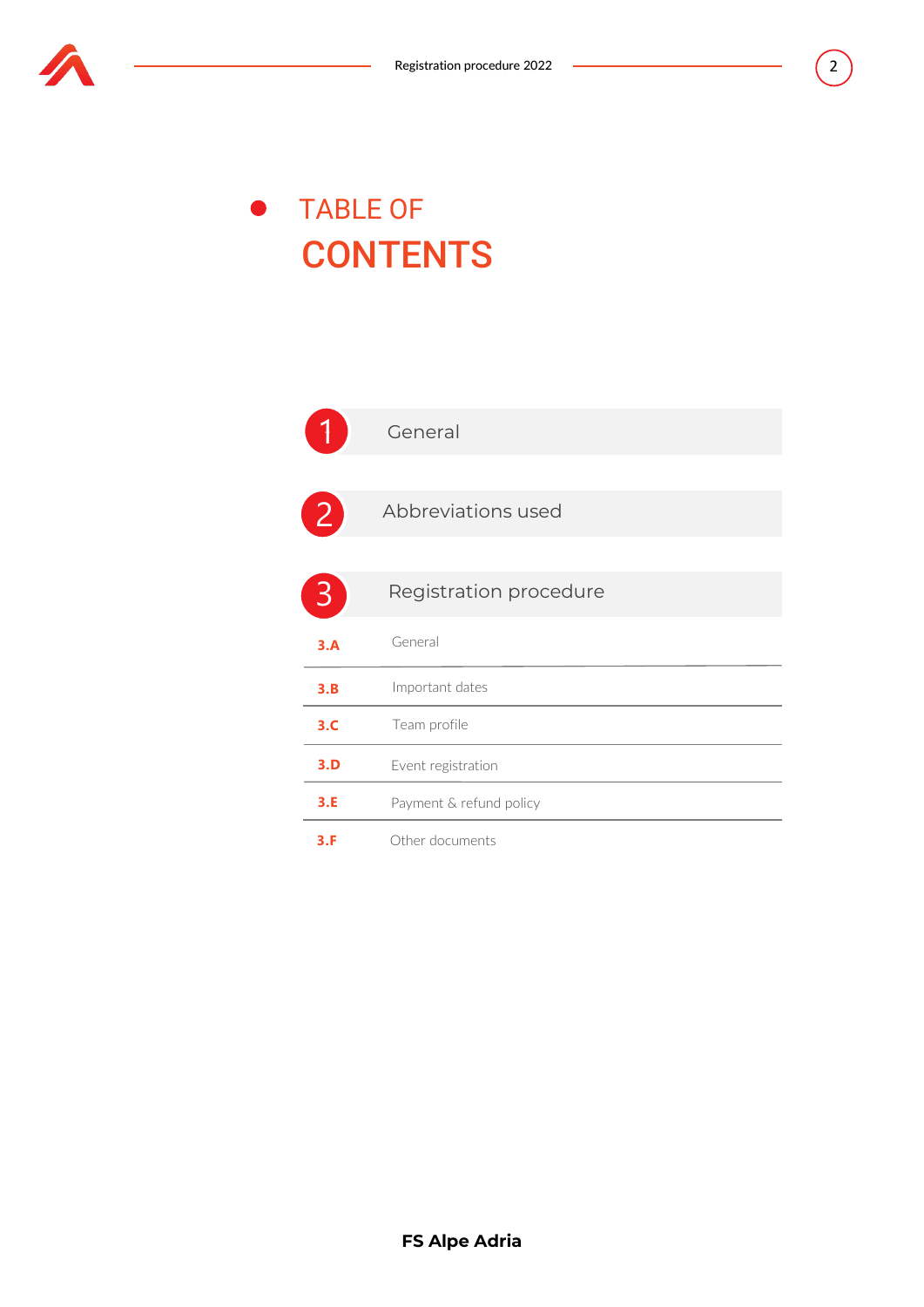

# 1. GENERAL

Formula Student Alpe Adria (FSAA) is an official Formula Student competition held in Croatia, Novi Marof. The competition will be held under the Formula Student Rulebook, where the rules for the season 2022 are published on [www.formulastudent.de.](file:///C:/Users/Tomislava/Downloads/Company%20Profile/Ms%20Word/www.formulastudent.de) Additional rules for CV Hybrid class published by FS Netherlands, FS East, FS Austria and FS Czech and the official Handbook published by FSAA, which will be available soon, are to be considered.

Based on the decisions of all other competitions in Europe and the teams' feedback, FSAA will have two separate classes for EV and CV with no DV class for 2022, but a separate DV class is planned for 2023. The scoring system will be based on Formula Student Rulebook 2020, which is available on [www.formulastudent.de.](file:///C:/Users/Tomislava/Downloads/Company%20Profile/Ms%20Word/www.formulastudent.de) More details will follow in the official handbook of the competition.

This year's competition will be held from the 23rd of August until the 28th of August 2022 on the karting track St Raus in Novi Marof, Croatia. Further information, ie. a detailed schedule at the event site etc. will be published before the event.

#### **Contact**

Dragana Borjan | Static Disciplines & Lecturers dragana.borjan@fs-alpeadria.com

Adriana Đugum | Team Management & Sponsorships adriana.dugu[m@fs-alpeadria.com](mailto:matija.prprovic@fs-alpeadria.com) 

Tibor Kezelj | Sponsorships & PR tibor.kezelj@fs-alpeadria.com

Matija Momčilović | Dynamics & Track matija.momcilovic@fs-alpeadria.com

Matija Prprović | Scrutineering & Team Management [matija.prprovic@fs-alpeadria.com](mailto:matija.prprovic@fs-alpeadria.com)

For any other questions please contact [info@fs-alpeadria.com](mailto:info@fs-alpeadria.com)

#### \* COVID-19 REGULATIONS

The competition will be held under the COVID-19 recommendations of the Croatian ministry of health and the COVID-19 regulations in Croatia valid by the time of the event. Information about travelling to Croatia and COVID-19 regulations can be found on the following website[: https://koronavirus.hr/en](https://koronavirus.hr/en)

We will inform all the teams prior to the event about the valid regulations & requirements.

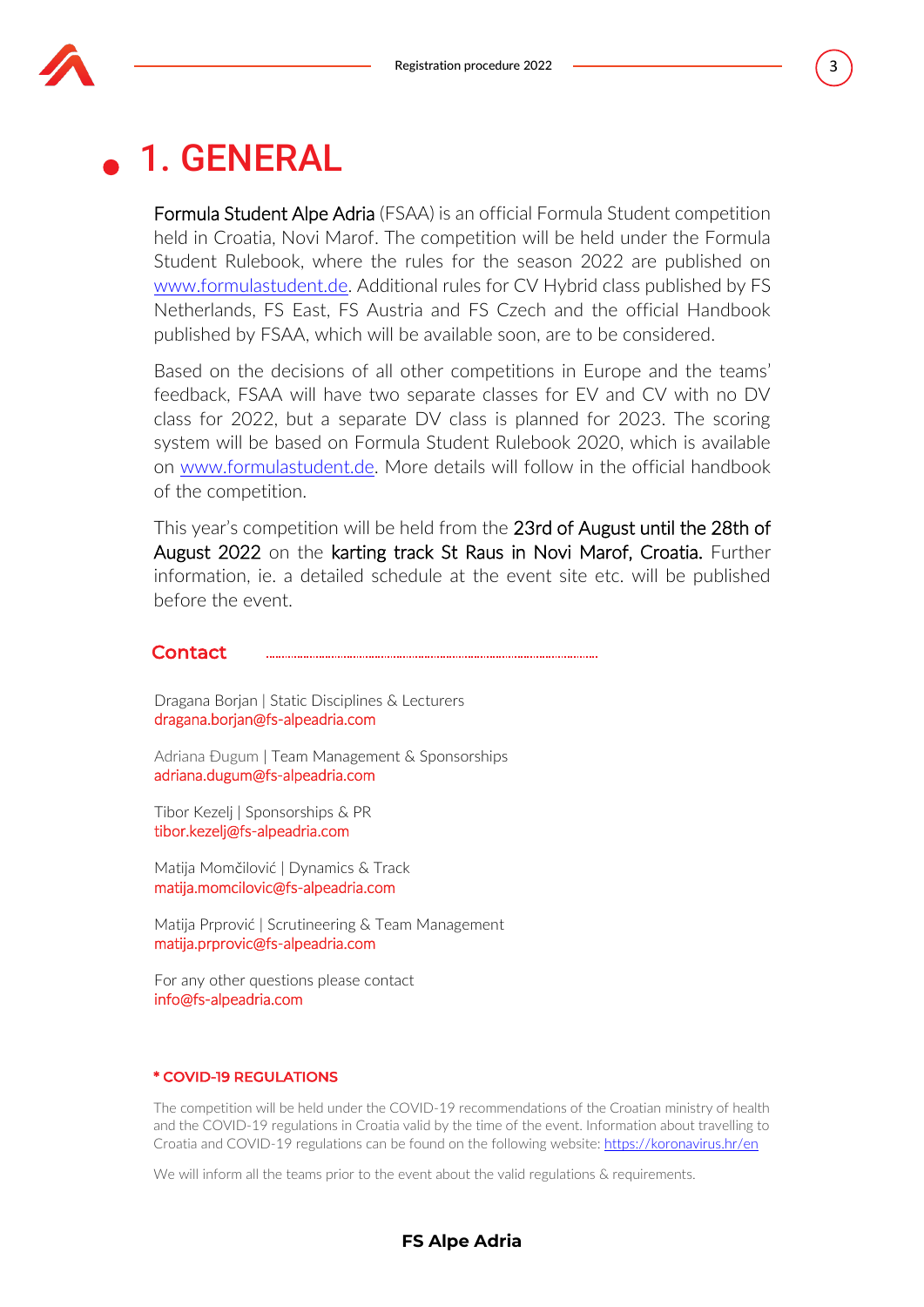

# 2. ABBREVIATIONS USED

### **General**

- FS Formula Student
- FSAA Formula Student Alpe Adria
- FSG Formula Student Germany

### **Classes**

- CV Combustion vehicle
- DV Driverless vehicle
- EV Electric vehicle

#### **Documents**

- DR Driver's registration
- ESO Electrical systems officer
- FTO Fuel type order
- **TMRF** Team member registration form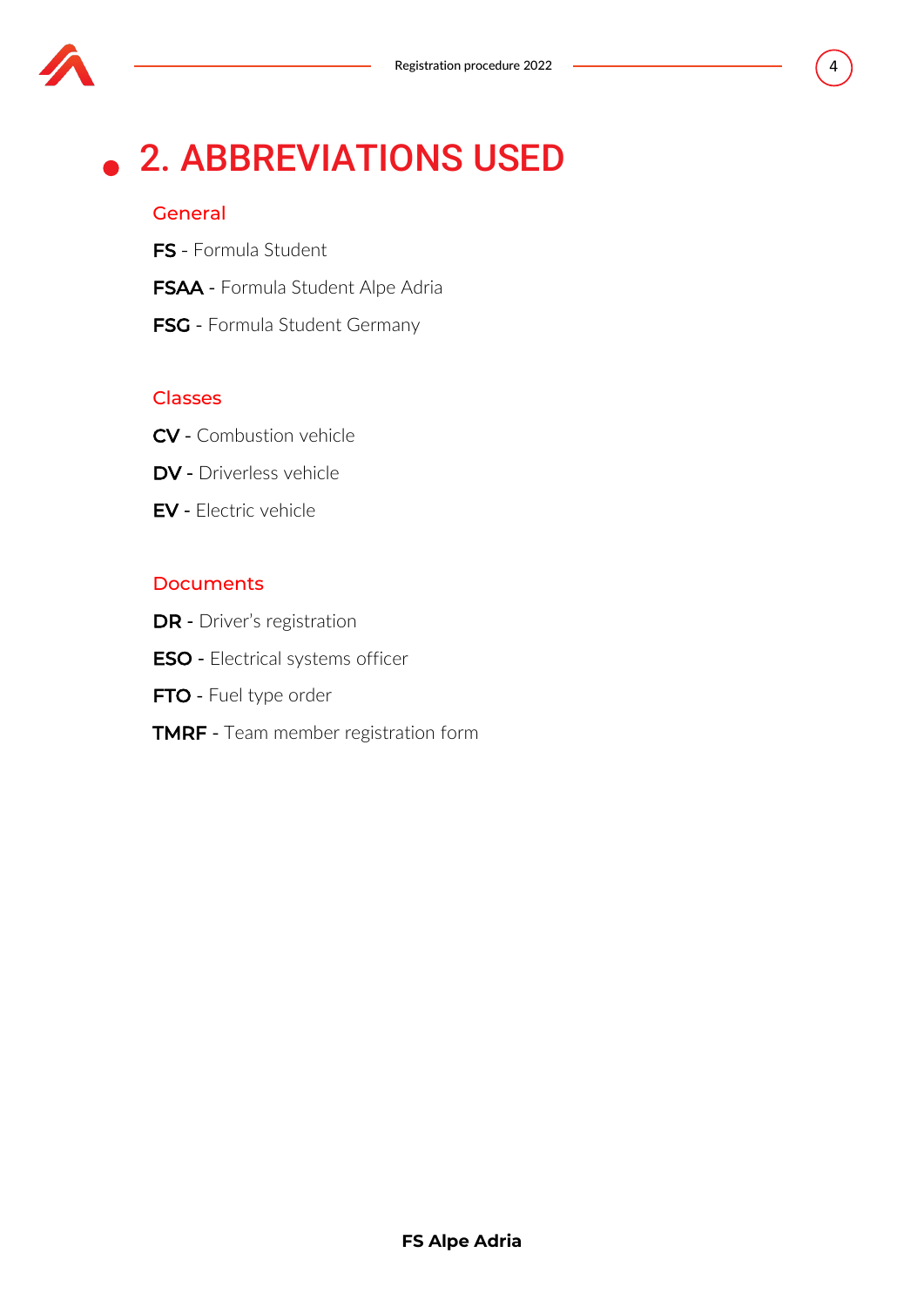

# 3. REGISTRATION PROCEDURE

# 3.A GENERAL

Every team has to be registered on the official website of FSG: [www.formulastudent.de](http://www.formulastudent.de/) If there are 2 teams from one University, every team has to register separately. If a team is competing with 2 cars in the competition they are registering as 2 separate teams.

For FSAA 2022 there are 30 open EV slots and 20 CV slots with Hybrid class included. For the 3 overall EV and CV winning teams from FSAA 2021 a slot for 2022 is reserved. These are the following:

# CV Class

- 1. PRz Racing Team
- 2. Rennteam Uni Stuttgart

## EV Class

- 1. Greenteam Uni Stuttgart
- 2. eForce FEE Prague Formula
- 3. Superior Engineering
- 4. UPBracing Team (switched from CV class)

### Other reserved slots

### 1 Wildcard slot per class

a 2nd chance for every team. If you do not manage to get onto the final list, send an email to [adriana.dugum@fs-alpeadria.com](mailto:adriana.dugum@fs-alpeadria.com) with the subject "WILDCARD SLOT - TEAM NAME" (no later than  $10<sup>th</sup>$  of February 23:59 CET) with your argument/s why we should see you on this year´s FSAA. The arguments can be anything you can think of - innovative concepts of your car, booked travel plans, reasonable problems with getting into any other competition, FSAA is the best etc. Good luck! ©

### 5 Intercontinental slots

the 5 fastest teams to register from 5 different countries outside of Europe will have a spot for FSAA 2022

### 5 Slots for teams from the region

5 reserved slots for the teams from the following countries: Croatia, Slovenia, Serbia, Bosnia and Herzegovina

\*The wildcard slots will be open after the final list of registered teams is published.

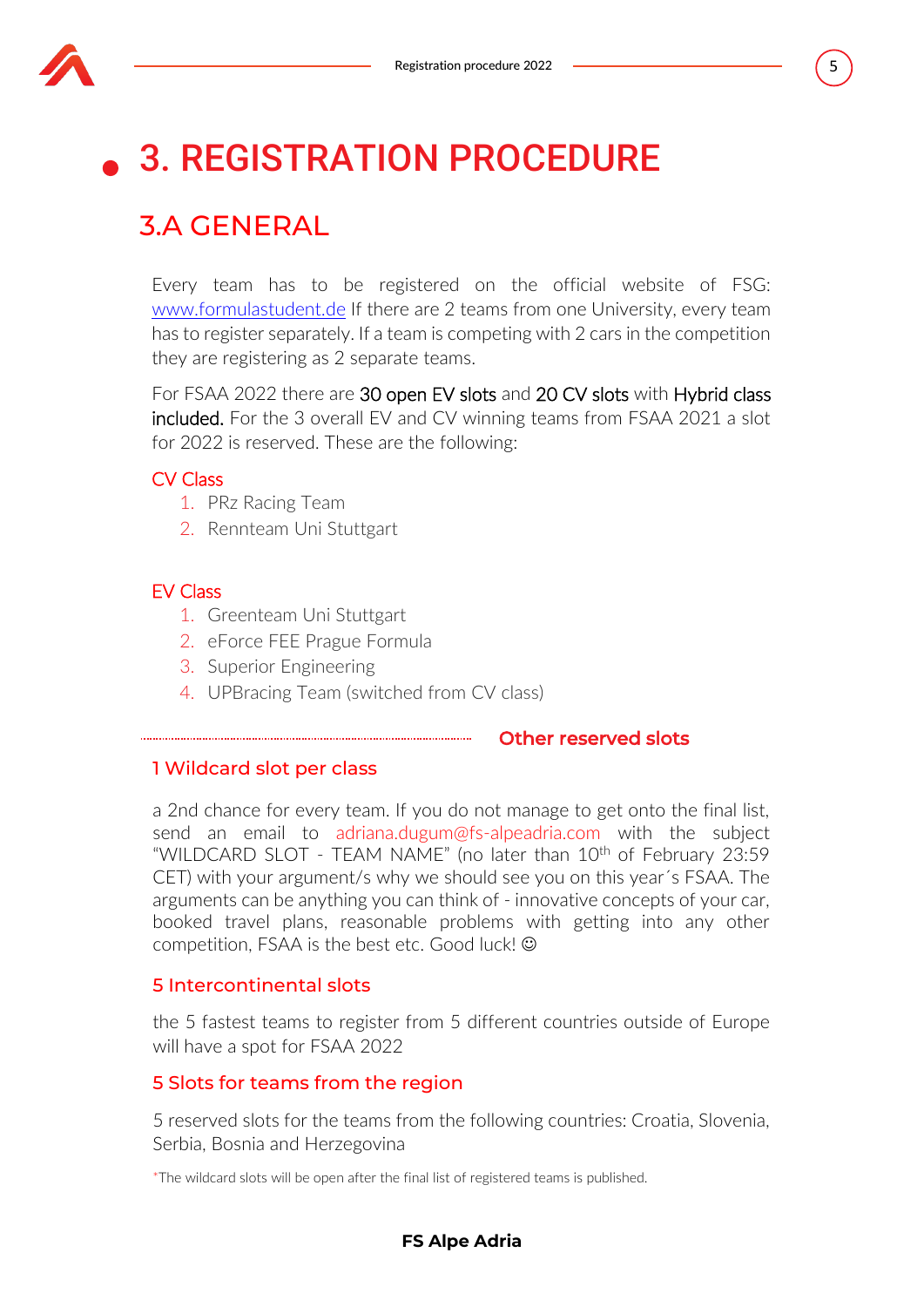

# 3.B IMPORTANT DATES

## Now - 26th of January

A team profile has to be created on our website [www.fs-alpeadria.com](http://www.fs-alpeadria.com/) (see part 3.c)

# 26<sup>th</sup> of January 14:00 CET - 4<sup>th</sup> of February 23:59 CET

Team registration for FSAA 2022 on the team profile is open

## 4th of February - 18th of February

Payment for FSAA 2022 (See part 3.e)

### 18<sup>th</sup> February - 23<sup>rd</sup> August

DOCUMENTS, DOCUMENTS, DOCUMENTS  $\rightarrow$  exact dates will be announced soon

## 1 st of August 23:59 CET

ESO & DR submission

### 9 th of August 23:59 CET

TMRF submission

NOTE: In case of any late submission of the above-mentioned documents (excluding the ones mentioned in the FSAA Handbook), the team will receive 10 penalty points for every 24 hours the document has been late.

\*The team profile can be made after the 26<sup>th</sup> of January, but due to the dynamics of the registration and the limited number of slots, we kindly recommend you to make the profile earlier.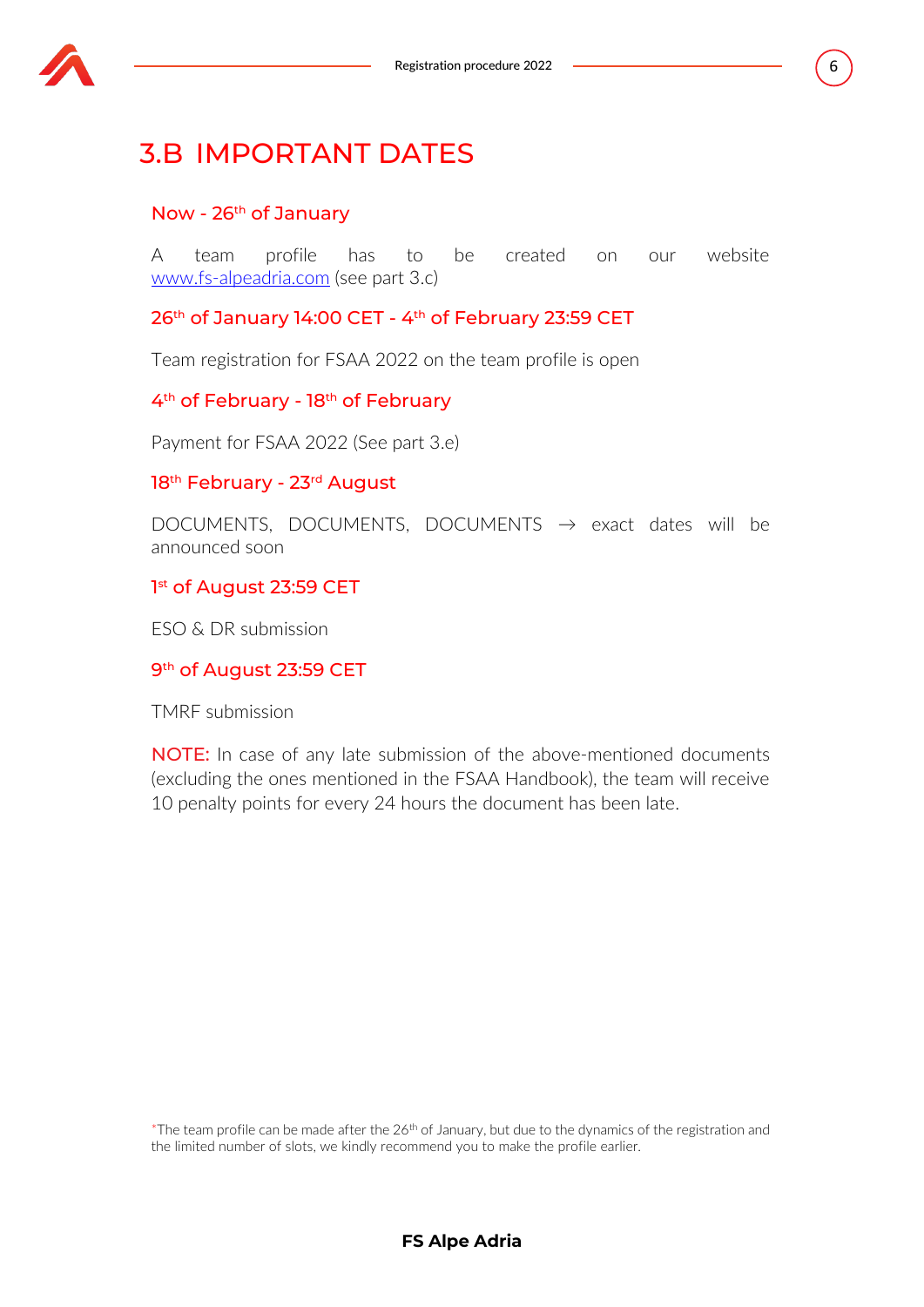

# 3.C TEAM PROFILE (website will be uploaded soon)

In order to create a team profile, go to the "profile icon" in the right corner on the [www.fs-alpeadria.com](http://www.fs-alpeadria.com/) website, then make a new account for the team's TEAM CAPTAIN.

The information needed here are:

- o Team Captain's Name
- o Username for the website
- o Password
- o Team Captain's Email
- o Team Captain´s Phone number (with country code)

NOTE: Make sure, you get a confirmation email from our website and click on the link in the email to confirm your account.

You are now ready for the event registration!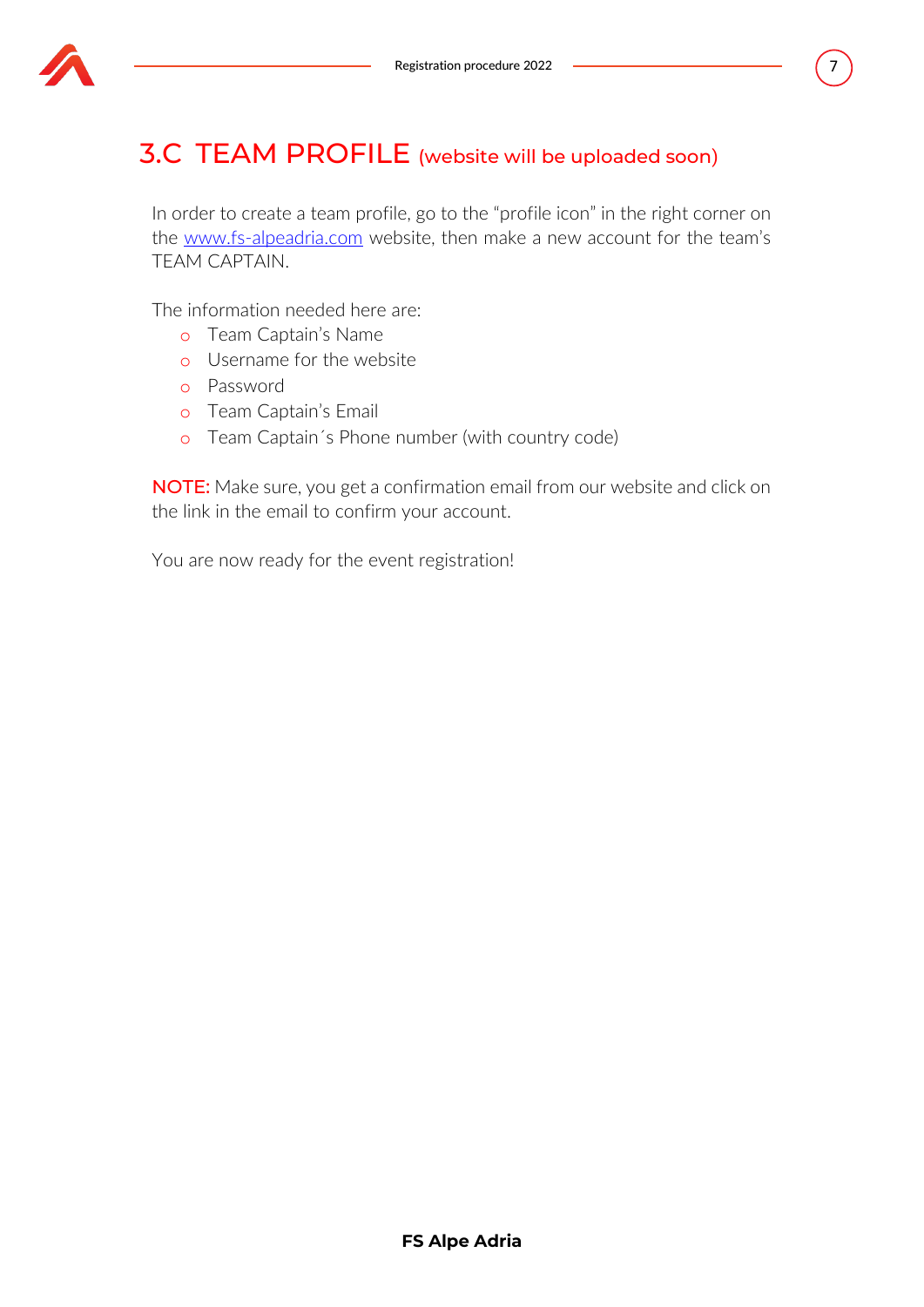

# 3.D EVENT REGISTRATION

### There will be NO Quiz for FSAA 2022 as previously announced.

After the team has made their profile on [www.fs-alpeadria.com](file:///C:/Users/Tomislava/Downloads/Company%20Profile/Ms%20Word/www.fs-alpeadria.com) and has fulfilled all the data needed, the team is ready for the registration. The registration for FSAA 2022 will go by the principle first-come-first-serve with reserved slots for some teams (See 3.a).

On the 26<sup>th</sup> of February at 14:00 CET, when you log in to the above already made account, a form will open to register you and your team for FS Alpe Adria 2022. The form will be available on FS ALPE ADRIA 2022  $\rightarrow$ REGISTRATION.

Following information are needed from every team in this part:

- o Team Name (full name)
- o School/University Name (full name)
- o Country
- o Class participating (EV/CV/Hybrid)
	- If CV/Hybrid FTO is needed (E85 or RON100)
- o Car number (3 numbers, starting with the 1st preferred number)
- o Number of team members (can be changed before the event)
- o Organisation name
- o Organisation Billing Address
- o Organisation VAT ID

# Please note the following:

- o The billing address is used for all fees (i.e. registration, team members & campsite fees)
- o The information on this page can be edited in the Team Profile
- o The fuel type order (FTO) is necessary information, which must be provided by every CV class including CV Hybrid class, so this cannot be changed after the registration. If any changes must be done after registration, especially changing fuel type between E85 and RON100, please contact <info@fs-alpeadria.com>

A message will be shown on the screen that the team has been successfully registered which will be followed by a confirmation email from the website (about 15 - 30 minutes after).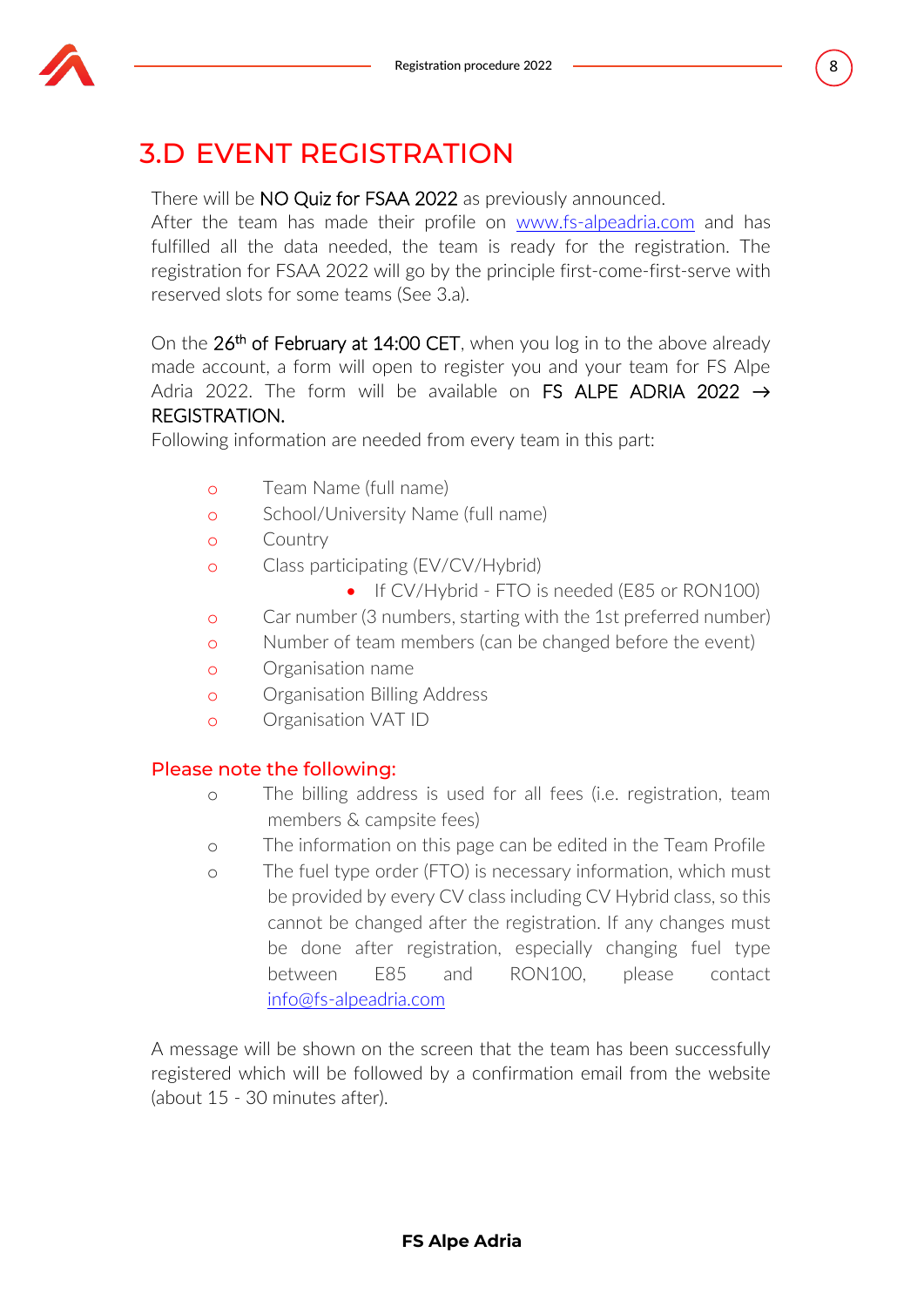

**NOTE:** The message on the website or the email are not a confirmation that the team is on the final list for FSAA 2022, the final list will be made and published on our website after all the slots are full and all slots have been given in the order of registration to the teams listed under 3.a.

The desired car number will be given on a first-come-first-serve basis; i.e. the faster the registration, the higher the chances to get the desired number. The car numbers will be published in the final list for FSAA 2022.

The possible numbers are for EV: E1-99 with the letter "E" being a must for every EV. CV and Hybrid classes are taking a number without the letter "E" in the range 100-999. The numbers E1-3 and 100-103 are reserved for the top 3 teams from 2021 (see 3.a).

The final list for FSAA 2022 will be published on our website, no later than 5<sup>th</sup> of February 11:59 CET.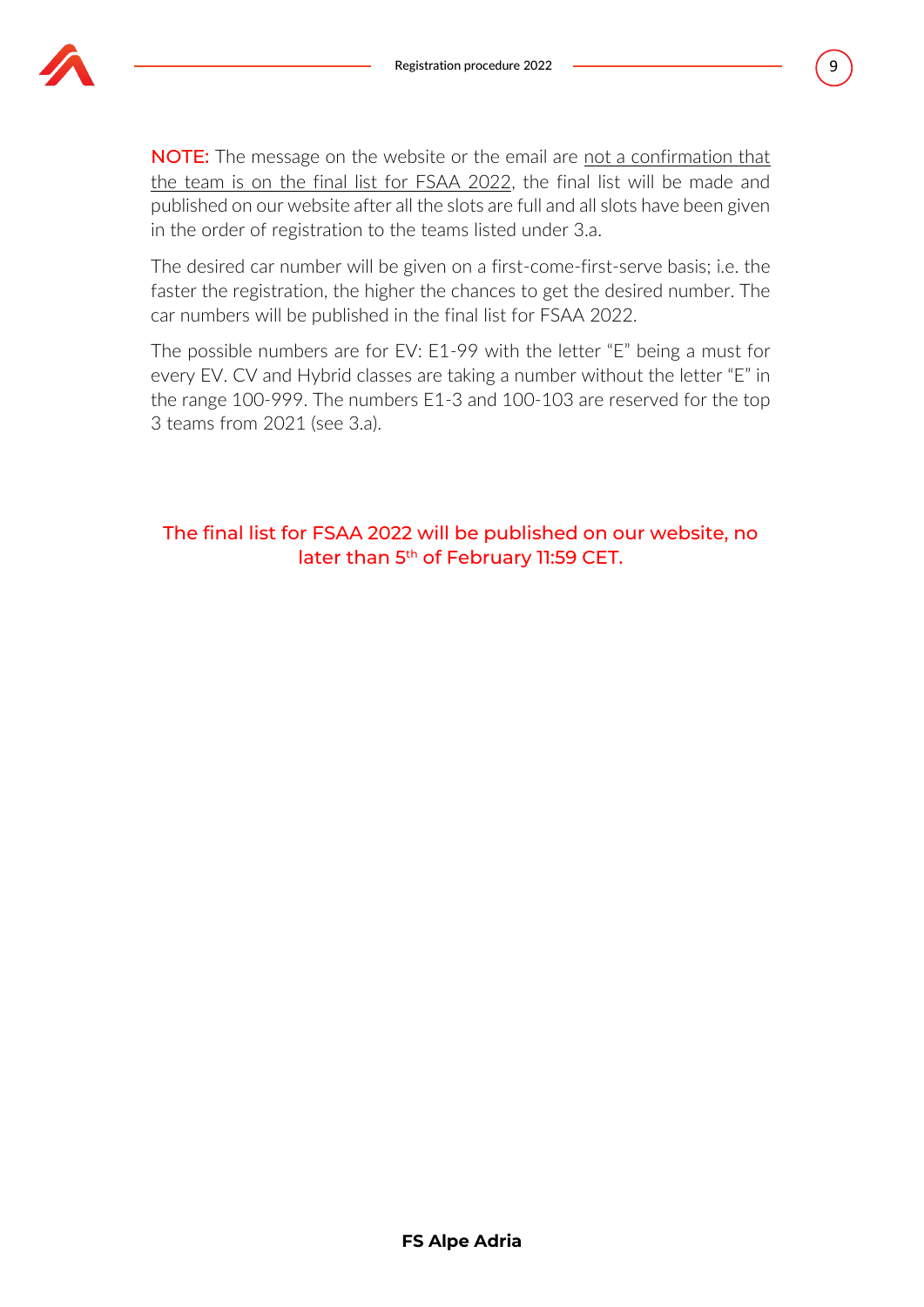

# 3.E PAYMENT & REFUND POLICY

After the team's registration every team will receive an invoice on the team captain's email address. The invoice will include details from the team's profile created on the website.

The cost for the competition is 3000  $\epsilon$  (free of VAT) with the camping site fee included for 15 team members and one race car. The cost for every additional team member is 50  $\epsilon$ . A maximum of 30 team members<sup>\*</sup> will be allowed per team.

NOTE: The exact number of team members has to be announced at least 2 weeks prior to the competition (by sending the TMRF, See 3.f), after uploading the TMRF the team has to pay for the additional team members with a new invoice created by FSAA Association.

After the registration has finished, FSAA will send out invoices to the teams which made it on the final list. The deadline for payment is the 18<sup>th</sup> of February 2022 23:59 CET. After this date, the teams which did not pay the event or did not send a proof of payment to FSAA will lose their slot and the team next on the waiting list will be contacted.

Due to the COVID-19 pandemic, the actual execution of the competition is subject to change. The competition will be cancelled by FSAA if:

- o the Croatian government cancels all events in the time of the competition due to the COVID-19 pandemic
- o 30% of the registered teams are prevented from coming (for any reason)

# Refund policy in case the competition is cancelled by the organizer due to the above-mentioned reasons\*:

- o Until 31st March 90 % refund
- o Until 30th April 70 % refund
- o Until 31st May 50% refund
- o After 1<sup>st</sup> June NO RFFUND

\*FSAA reserves the right to change the maximum number of participants per team, if there would be any governmental restrictions on the maximum number of participants on events.

\*In case the event is cancelled a spot for the next year's competition will be offered to the previously registered teams. In case a team cancels the participation in the competition FS Alpe Adria after the payment (due to any reason), there will be no refund.

10

### **FS Alpe Adria**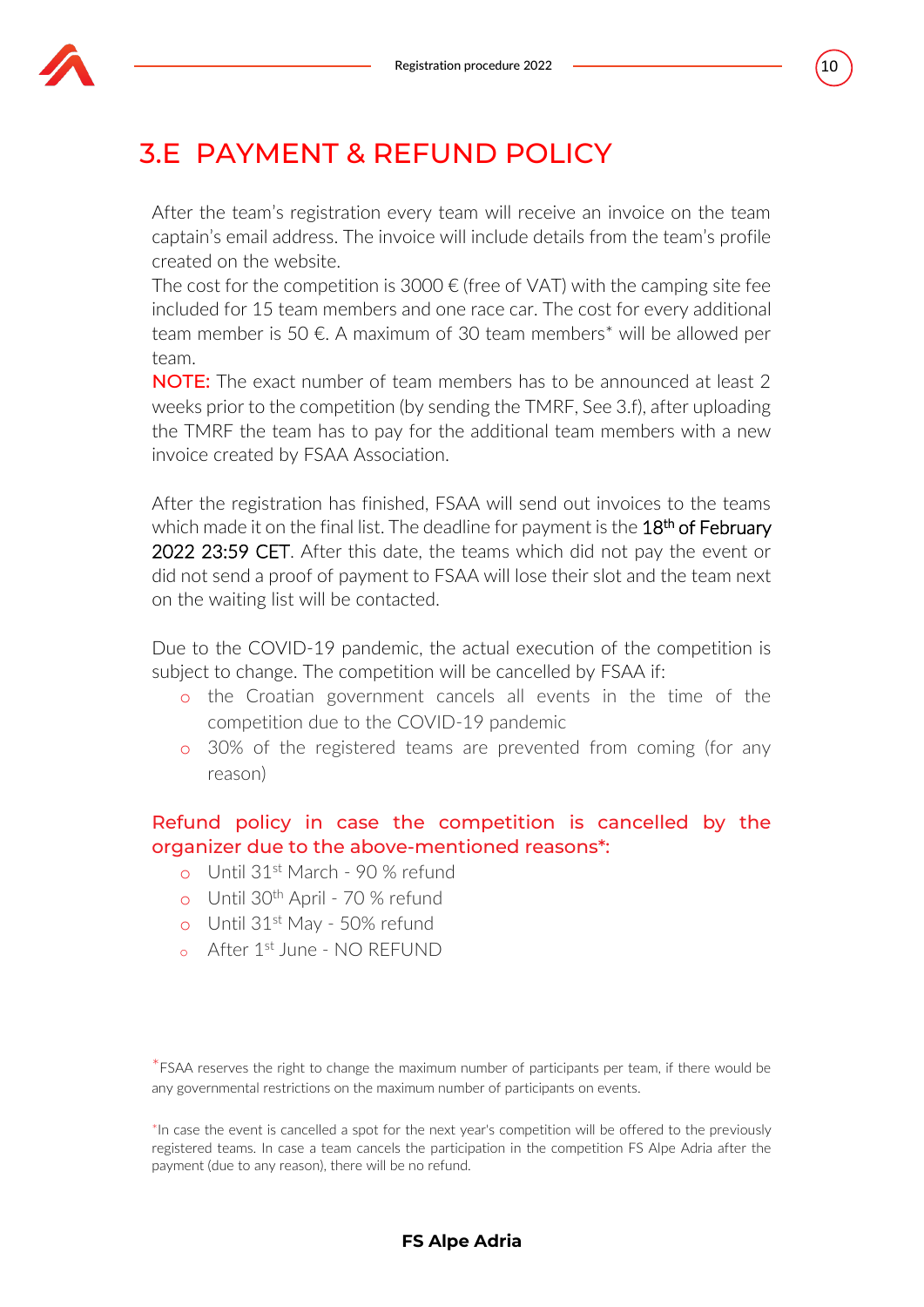

# 3.F OTHER DOCUMENTS

All documents mentioned in this section must not exceed 10 MB. In any case, if a document upload or submission fails, please contact info@fs-alpeadria.com. You can find all document templates on the website [www.fs-alpeadria.com](file:///C:/Users/Tomislava/Downloads/Company%20Profile/Ms%20Word/www.fs-alpeadria.com) (to be published soon).

#### Team member registration form (TMRF) - all classes

Every team must fill out a TMRF in order to inform the event organizers about the participating team members with their personal data included, prior to the competition date. A template will be available on the website soon. Please upload the file on your team profile before the deadline mentioned below.

Every team member attending the event is responsible for their own health insurance. Please make sure to have valid EU health insurance.

Due to the ongoing pandemic information such as COVID-19 vaccination (COVID passport) status is required to be provided to the event organizers, so FSAA 2022 takes place under safe circumstances.

Format: xls(x) or PDF Due date: 9<sup>th</sup> of August 23:59 CET

#### Electrical systems officer (ESO) - EV teams only

The qualification of the elected ESOs for every team competing in EV class must be checked in accordance with rule A 4.3.8. stated in the Formula Student Rulebook 2022. Please upload the file on your team profile before the deadline mentioned below.

Format: PDF Due date: 1st of August 23:59 CET

#### Drivers' registration (DR) - all classes

A team is allowed to register a minimum of 4 and maximum of 6 drivers according to rule D1.1 from Formula Student Rulebook 2022. The driver's registration is done separately, but as the drivers are team members, they have to be listed in the TMRF as well. Please upload the file on your team profile before the deadline mentioned below.

Format: xls(x) or PDF Due date: 1<sup>st</sup> of August 23:59 CET